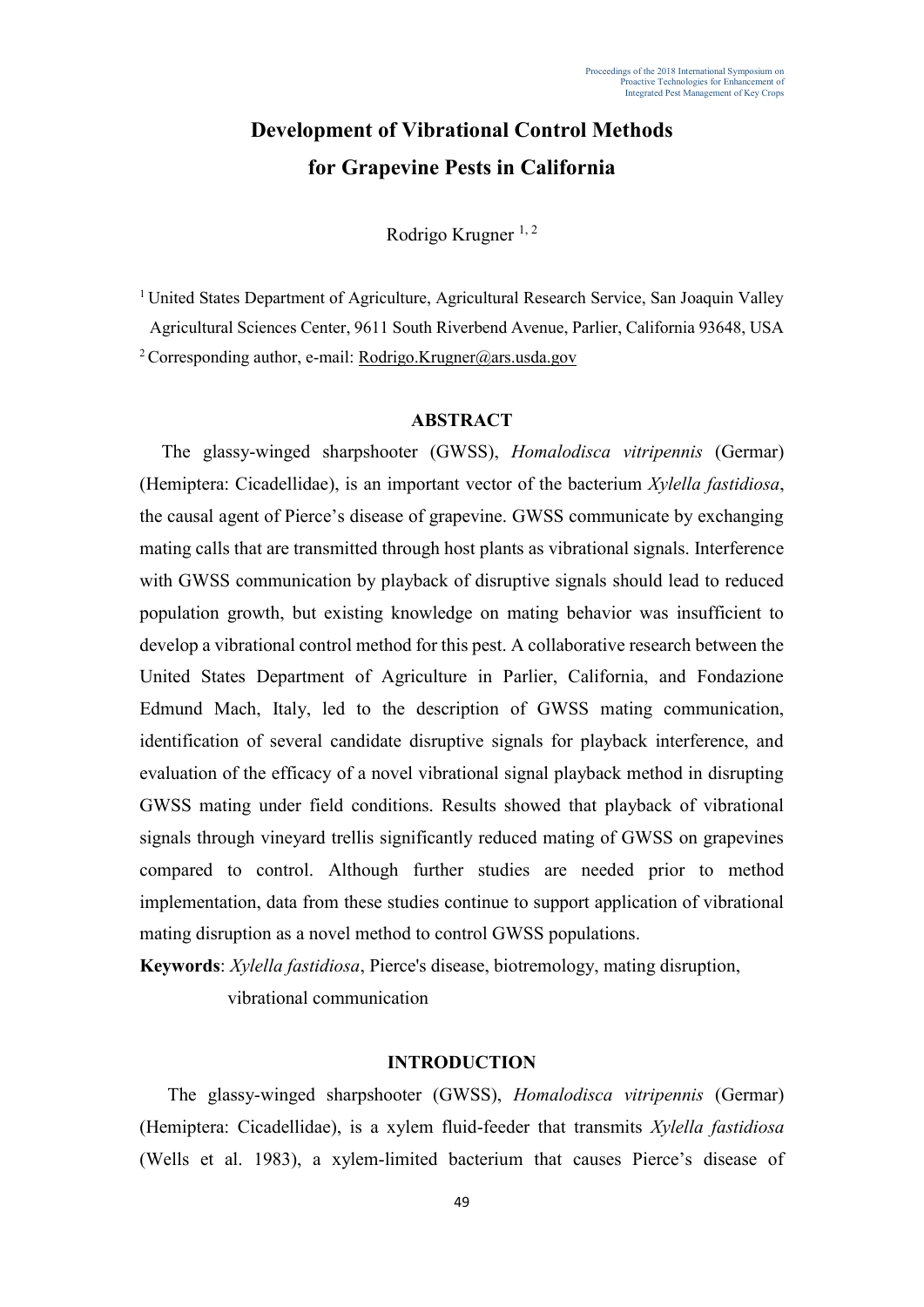grapevines (3). Grapes are one of the most economically important crops in California (\$5.5 billion/year) with over 340,000 ha of vineyards distributed throughout the state (16). Pierce's disease was first detected in California in 1884 in southern California and the first records of the disease in the San Joaquin Valley occurred in 1917 $(7)$ . Disease management practices have included removal of infected grapevines and control of insect vectors.

A key component in Pierce's disease management has been an area-wide insecticide application program to suppress GWSS populations in vineyards, citrus orchards, and urban areas  $(1, 8, 13, 17)$ . The systemic neonicotinoid imidacloprid has been the primary insecticide used to control GWSS populations, but despite constant surveys and insecticide applications re-infestations by GWSS are commonly reported  $(2)$ . In addition, GWSS resistance to imidacloprid has been reported from populations under aggressive insecticide treatments (15). Moreover, insecticide applications to suppress GWSS populations in citrus orchards have the potential to eliminate the GWSS parasitoids (10) and to disrupt biological control of citrus pests such as the cottony cushion scale, *Icerya purchasi* (Williston) (Hemiptera: Margarodidae)<sup>(6)</sup>. Therefore, novel methods to control GWSS are needed.

On grapevines in California, GWSS reproduce from spring to fall, producing at least two generations per year. Previous research identified vibrational signal playback as a novel pest management strategy for *Scaphoideus titanus* Ball (Hemiptera: Cicadellidae) by transmitting a synthetic *S. titanus* male "disturbance noise" through wires of vineyard trellis (4, 14). In field trials, mating in virgin male-female pairs was suppressed by about 90%. These promising results opened the floodgates for studying the feasibility of this method to disrupt mating of other pests, including the GWSS and other pests of grapevines. For GWSS, the approach encompassed three main objectives: 1) to identify and describe the substrate-borne signals associated with GWSS communication, 2) design and test candidate disruptive signals in laboratory, and 3) evaluate efficacy of a disruptive signal under field conditions.

## **Identification and description of the substrate-borne signals associated with GWSS communication**

Insects used in the experiments described below were obtained from colonies maintained year-round at the USDA-ARS in Parlier, California. Briefly, late-instar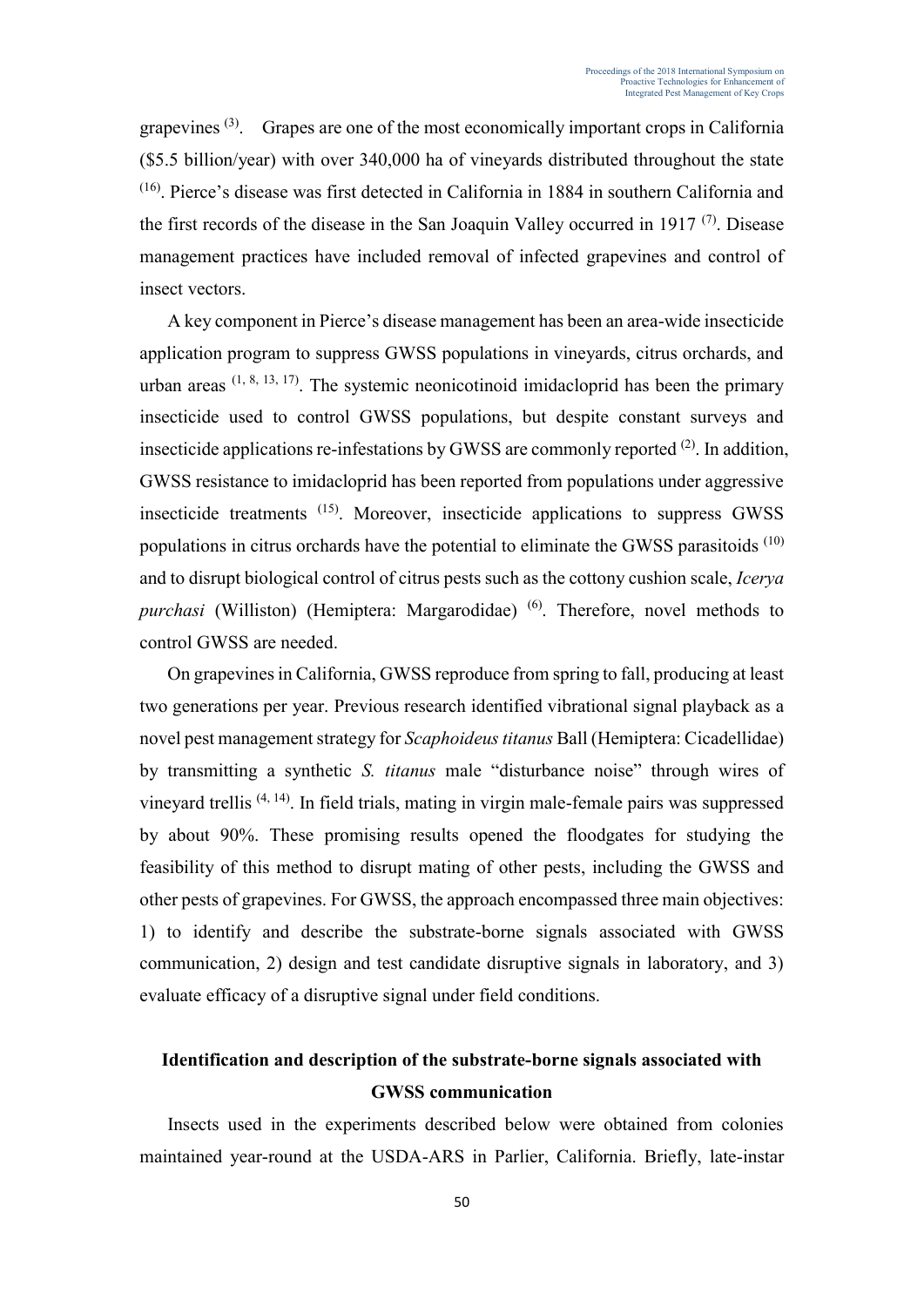GWSS obtained from colonies were separated by gender in cages to generate virgin adult individuals. A series of laboratory studies were conducted to describe vibrational signals used in GWSS communication. First, virgin males and females were placed on host plants individually to identify common and unique signals produced by each gender. Second, a male and female was paired on a host plant to identify signals used in advertisement and species recognition, male-female duetting that results in oriented movement of one individual to another, and courtship. Third, groups of individuals (males and females together and males and females separately) were placed on plants to identify potential rivalry or distress signals. Insects were monitored via video surveillance and vibrational signals produced by individuals were recorded and measured using laser Doppler vibrometry <sup>(12)</sup>.

Analyses of spectral and temporal characteristics of vibrational signals in parallel with behavioral observations showed that GWSS mating communication involved the emission of three male and two female signals, with specific roles in two distinct phases of mating behavior, identification and courtship. Mating success depended on vibrational duets between genders, which were temporarily interrupted in the presence of male rivalry. Male rivalry behavior involved the emission of three distinct rivalry signals. Two rivalry signals resemble female signals and were associated with replacement of the female in the duet by the rival male. The third rivalry signal was emitted by competing males. Data suggested that rival males used mimicry and hostile signals to interrupt the ongoing duet and gain access to a female. Knowledge acquired from this study was essential to initiate research reported below.

#### **Design and test candidate disruptive signals in laboratory.**

Once GWSS mating communication and associated vibrational signals were described, male and female behaviors were targeted separately to identify candidate disruptive signals for each gender. First, because GWSS males search for a stationary female after the onset of signaling by the female, different disruptive signals specifically aimed at interfering with the male search behavior were tested. The frequency pattern of a GWSS female signal was modified to create different versions of the female signal. Signal modification was conducted using the FTT filter function of Adobe Audition to reduce intensity of signal components and remove signal components. Modified signals were transmitted into the plant to 1) identify intrinsic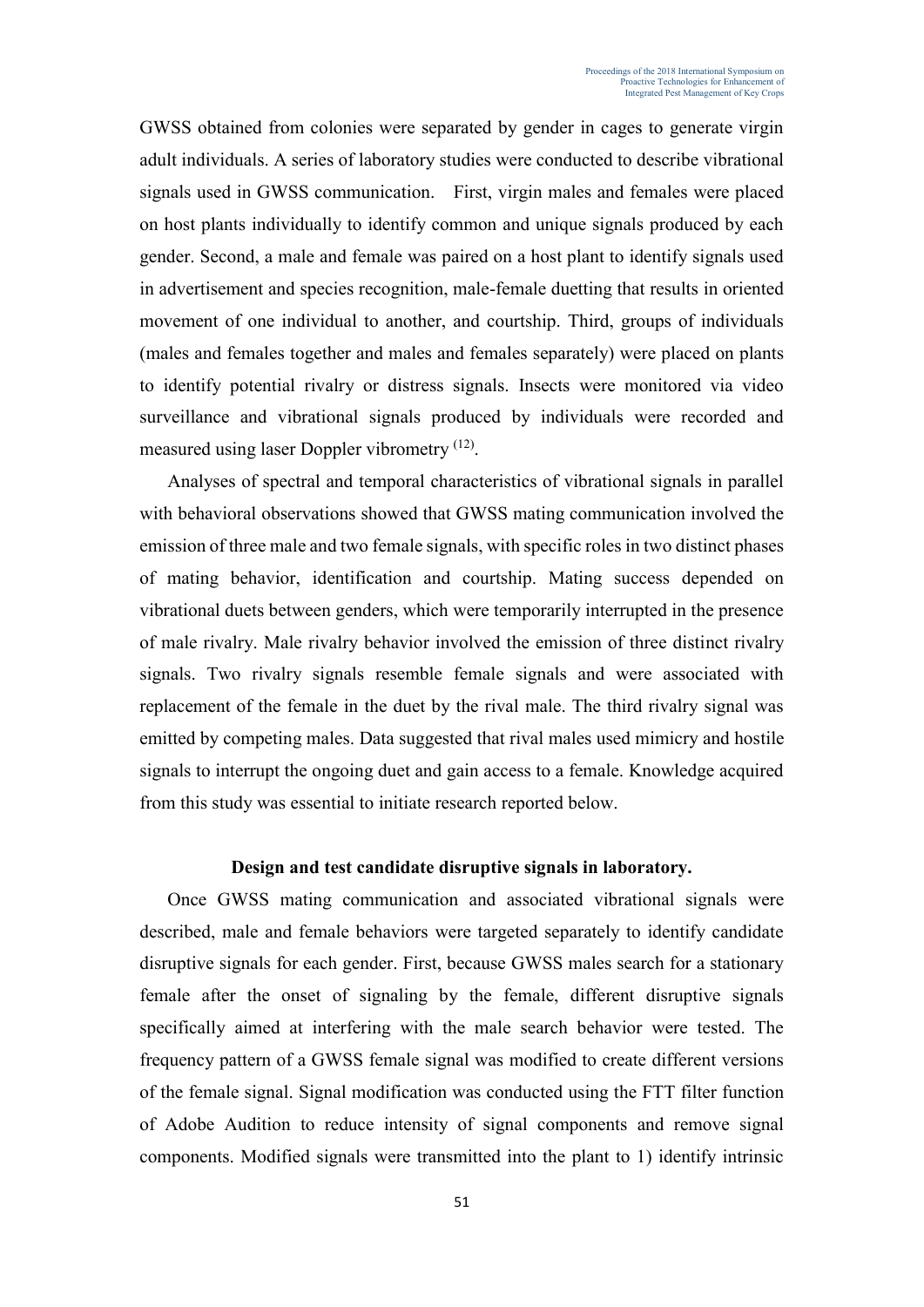spectral features of female signal that elicit male signaling response, 2) to design disruptive signals that alter male perception and acceptance of a female signal, and (3) to determine the minimum threshold of signal intensity required for an effective application of disruptive signals. Results showed that male responses to playback of modified female signals were significantly reduced by 60-75% when part of the female signal spectral components above or below 400 Hz were deleted. Playback of vibrations to plants showed that transmission of an 80 Hz pure frequency tone completely suppressed male signaling to female signal playback, even if the disruptive signal amplitude was lower than the female signal playback  $(11)$ .

On the second study, playback of white noise, pre-recorded female signals, and artificial female noise (continuously overlapping female signals) to GWSS male-female pairs were evaluated to determine the efficacy of candidate signals in disrupting mating of GWSS under laboratory conditions. White noise was artificially generated spanning the main frequency range of GWSS mating signal (1 to 1000 Hz) to overpower any natural signal on the plant. Natural female signals were created from a previously recorded female and included a 34-min loop of a natural female signaling pattern; the loop included 120 signals with no repeats and natural spacing of 3 to 61 sec and delivered to plants as an attempt to suppress female signaling activity or confuse males. Female noise was composed of two different female signals overlapped (50% overlap in time) creating a continuous noise (similar to white noise), but with greater signal intensity in the relevant signaling frequencies. Playback of white noise, pre-recorded female signals, and artificial female noise (continuously overlapping female signals) significantly reduced mating of GWSS when compared to silent control mating trials (5) .

#### **Evaluate efficacy of a disruptive signal under field conditions**

Once candidate signals were identified, designed, and tested under laboratory conditions, the next objective was to evaluate the efficacy of playback of vibrational communication signals for disrupting mating of GWSS in a natural vineyard setting and evaluate spectral properties of signal transmission through vineyard trellis. A modified version of GWSS female signals was used in this experiment. The female signals were transmitted to wires used in the vineyard trellis by a custom-made electronic playback system consisting of a control unit and tuned emitters (CBC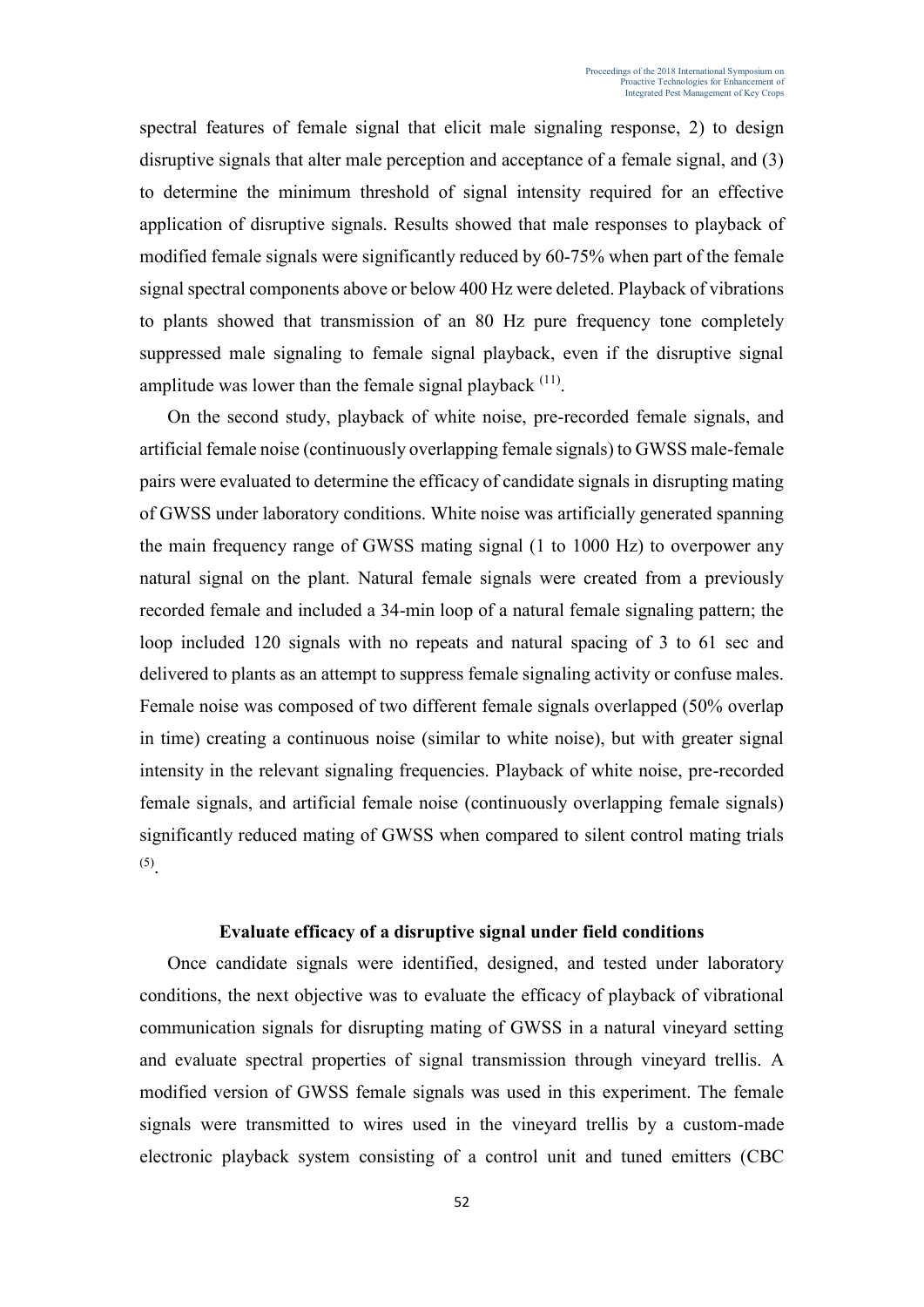(Europe) Srl - Nova Milanese, Italy) specifically designed for research studies in vibrational mating disruption. At the vineyard, a virgin male and a female were paired and assigned to one of two treatments: silence (control) or disruptive signal (female signal). The pair was kept together on the vine between 0800 and 1630 h and visually inspected every 2 hr to determine whether they mated or not. About 13 male-female pairs were tested per day in each treatment (silence and disruptive playback) using one pair per vine. Trials were repeated in 10 different days totaling 134 male-female pairs per treatment. Results showed that playback reduced mating of GWSS on grapevines  $(9)$ . A total of 28 (out of 134) male-female pairs mated in the control treatment (silence) and only one (out of 134) pair mated when treated with the vibrational signal playback. Playback of vibrational signals through vineyard trellis was affected by distance from signal source, with frequency composition being the highest at the signal source and lowest on vines positioned away from the source. Frequency composition in canes housing test insects decreased exponentially as distance from the source increased, whereas the relative amplitude of analyzed frequencies decreased linearly.

#### **SUMMARY AND CONCLUSION.**

Results showed that GWSS mating communication is vulnerable to playback of vibrational signals, suggesting that mating disruption methods under field conditions may be implemented upon identification of pest-specific disruptive signals that result in little to no non-target effects. In this study, GWSS mating communication and behaviors were described, candidate signals for vibrational disruption were identified, and efficacy of signals in disrupting mating of GWSS was evaluated in laboratory and field conditions. As for delivery of desirable signal characteristics to areas with variable size, vineyard trellis systems, and horticultural practices, the energy requirements for signal transmission has to be assessed. Access to and cost of electricity likely will be determinants when evaluating the efficiency of vibrational disruption compared to other control methods. With that, a reduced-energy signal (described under Objective 2 above) suppressed signaling activity of GWSS males in laboratory, but efficacy of the signal in disrupting mating has not been tested under field conditions. If proven successful, such signal would substantially reduce the energy required to implement playback in the field. While white noise and female noise treatments interfered with GWSS communication and suppressed mating, there is a great likelihood for non-target effects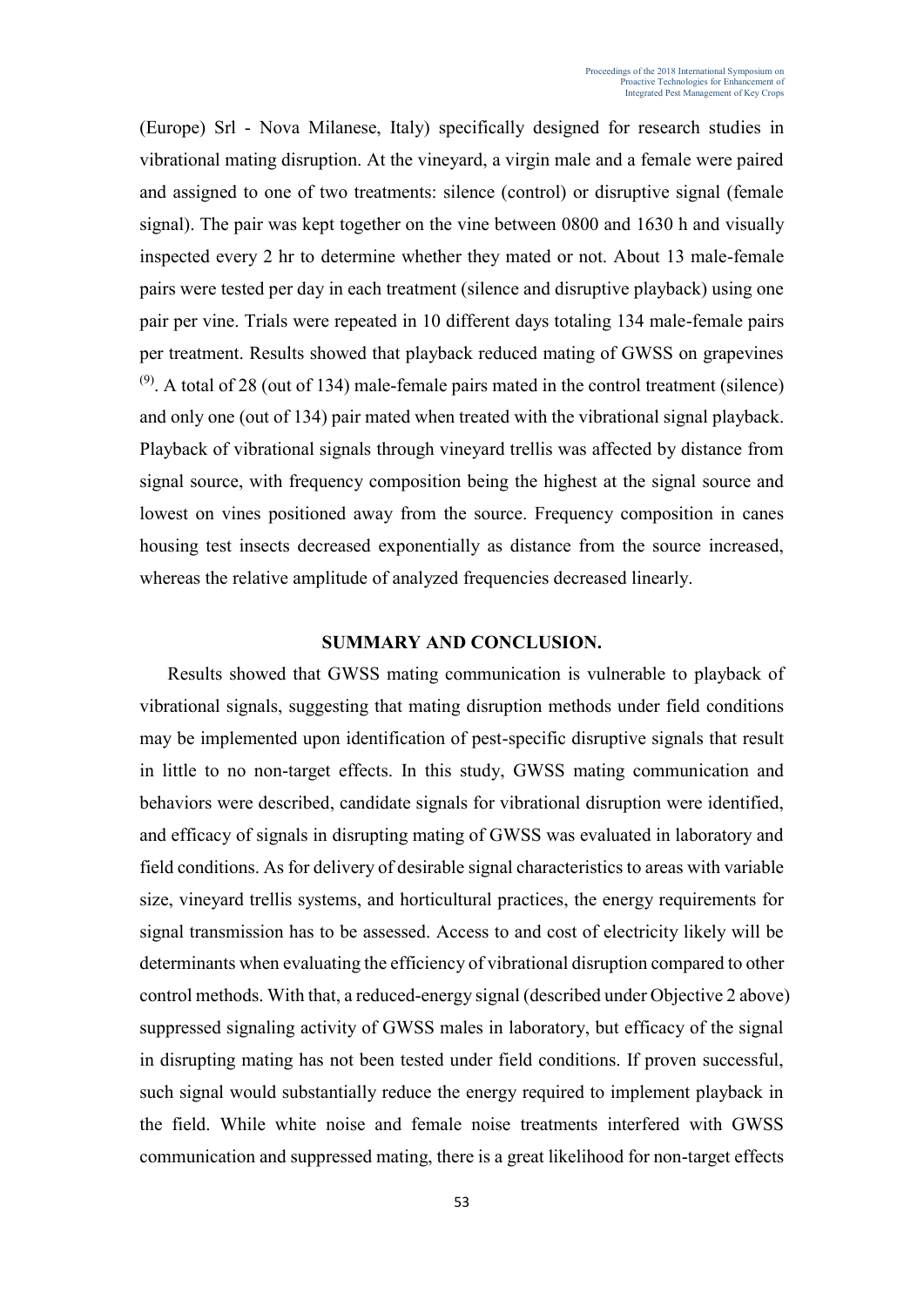of broadband substrate vibrations on natural enemies that use this frequency range to communicate. Therefore, further research on design of disruptive signals to interfere with pest communication should focus on natural signals or more narrow frequency bands. In conclusion, this research demonstrated that synthetic playback of frequencyspecific vibrations through vineyard trellis at intensities above and below the natural signaling of females disrupted mating of GWSS, which ultimately should suppress population growth in vineyards. Although further studies are needed prior to method implementation, data from this study continue to support integration of vibrational mating disruption with current methods to suppress GWSS populations and support expansion to include other grapevine pests that use vibrational communication.

#### **ACKNOWLEDGEMENTS**

Assistance provided by Theresa de la Torre, Matthew Escoto, Melissa Fujioka, and Nestor Sandoval was greatly appreciated. Special thanks are given to Drs. Valerio Mazzoni, Rachele Nieri, and Shira Gordon for a fruitful collaboration, the Department of Viticulture and Enology at California State University, Fresno for allowing access to the experimental vineyard, and Mark Salwasser for maintaining the vineyard. Mention of trade names or commercial products in this publication is solely for the purpose of providing specific information and does not imply recommendation or endorsement by the U.S. Department of Agriculture. USDA is an equal opportunity provider and employer.

#### **LITERATURE CITED**

- 1. CDFA, 2006. County agricultural commissioner's data, calendar year 2005. California Department of Food and Agriculture, Sacramento, CA.
- 2. CDFA, 2016. California Department of Agriculture, Pierce's disease control program, Annual report to the legislature. Available from: [www.cdfa.ca.gov.](http://www.cdfa.ca.gov/)
- 3. Davis, M. J., Purcell, A. H., and Thompson, S. V. 1978. Pierce's disease of grapevines: Isolation of the causal bacterium. Science 199:75-77.
- 4. Eriksson, A., Anfora, G., Lucchi, A., Lanzo, F., Virant-Doberlet, M., and Mazzoni, V. 2012. Exploitation of insect vibrational signals reveals a new method of pest management. PLoS ONE 7:e32954.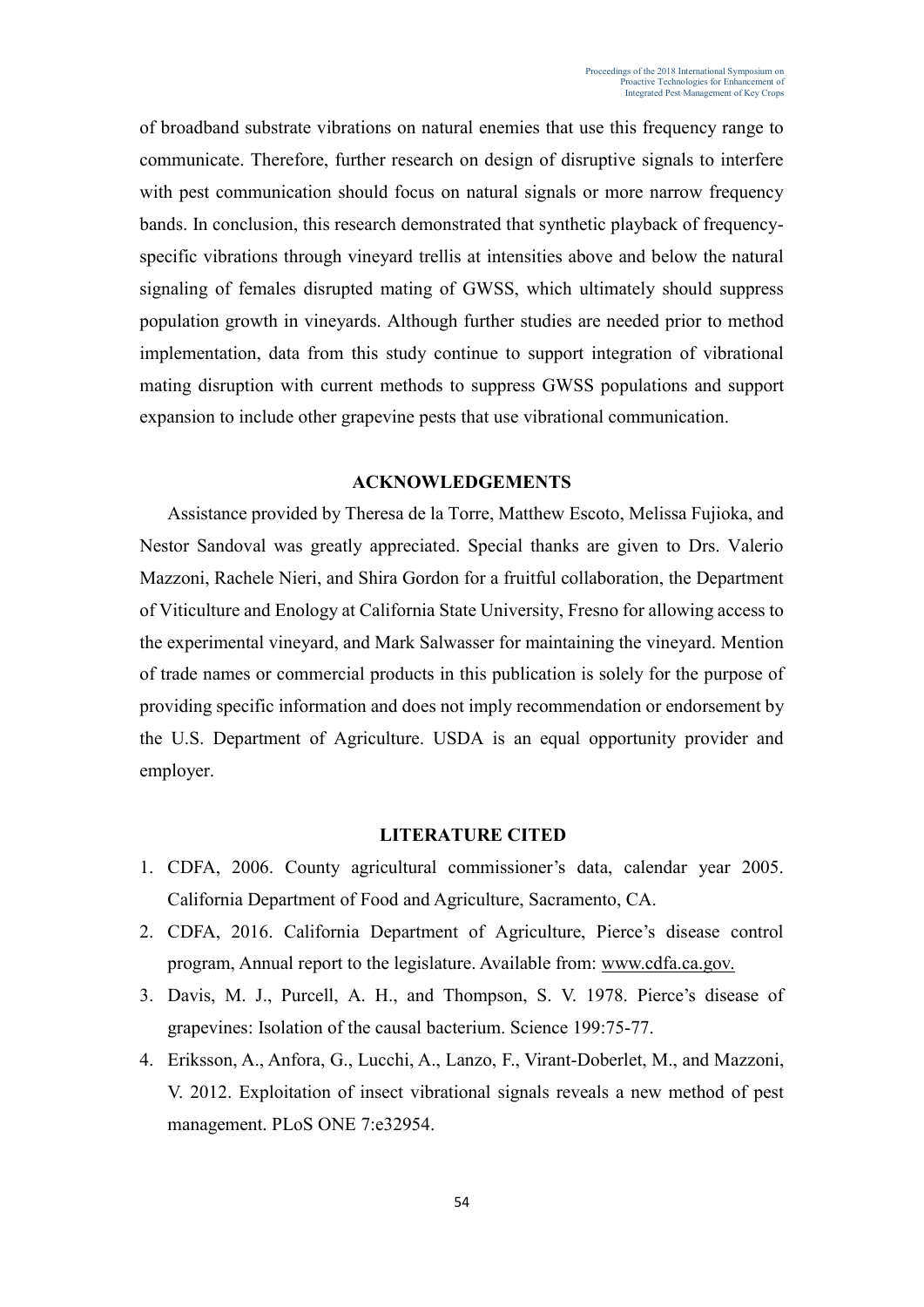- 5. Gordon, S. D., Sandoval, N., Mazzoni, V., and Krugner, R. 2017. Mating interference of glassy-winged sharpshooters, *Homalodisca vitripennis*. Entomol. Exp. Appl. 164:27-34.
- 6. Grafton-Cardwell, E. E., and Gu, P. 2003. Conserving vedalia beetle, *Rodolia cardinalis* (Mulsant) (Coleoptera: Coccinellidae), in citrus: A continuing challenge as new insecticides gain registration. J. Econ. Entomol. 96:1388-1398.
- 7. Hewitt, W.B., Frazier, N. W., Freitag, J. H., and Winkler, A. J. 1949. Pierce's disease investigations. Hilgardia 19:207-264.
- 8. Hix, R. L., Toscano, N., and Gispert, C. 2003. Area-wide management of the glassywinged sharpshooter in the Temecula and Coachella Valleys. In: Tariq MA, Oswalt S, Blincoe P, Spencer R, Houser L, Ba A, Esser T (eds). Proceedings, 2003 Pierce's Disease Research Symposium. California Department of Food and Agriculture, 8- 11 December 2003, Coronado, CA, Copeland Printing, Sacramento, CA, pp 292- 294.
- 9. Krugner, R., and Gordon, S. D. 2018. Mating disruption of *Homalodisca vitripennis* (Germar) (Hemiptera: Cicadellidae) by playback of vibrational signals in vineyard trellis. Pest Manag. Sci. DOI: 10.1002/ps.4930.
- 10. Lauziere, I., and Elzen, G. 2007. Effect of formulated insecticides on *Homalodisca vitripennis* (Germar) (Hemiptera: Cicadellidae) and its parasitoid *Gonatocerus ashmeadi* Girault (Hymenoptera: Mymaridae). J. Entomol. Sci. 42:11-19.
- 11. Mazzoni, V., Gordon, S. D., Nieri, R., Krugner, R. 2017. Design of a candidate vibrational signal for mating disruption against the glassy-winged sharpshooter, *Homalodisca vitripennis*. Pest. Manag. Sci. 73:2328-2333.
- 12. Nieri, R., Mazzoni, V., Gordon, S. D., and Krugner, R. 2017. Mating behavior and vibrational mimicry in the glassy-winged sharpshooter, *Homalodisca vitripennis*. J. Pest. Sci. 90:887-899.
- 13. Park, Y. L., Perring, T. M., Farrar, C. A., and Gispert, C. 2006. Spatial and temporal distribution of two sympatric *Homalodisca* spp. (Hemiptera: Cicadellidae): Implications for area wide pest management. Agric. Ecosyst. Environ. 113:168-174.
- 14. Polajnar, J., Eriksson, A., Virant-Doberlet, M., and Mazzoni, V. 2016. Mating disruption of a grapevine pest using mechanical vibrations: From laboratory to the field. J. Pest. Sci. 89:909-92.